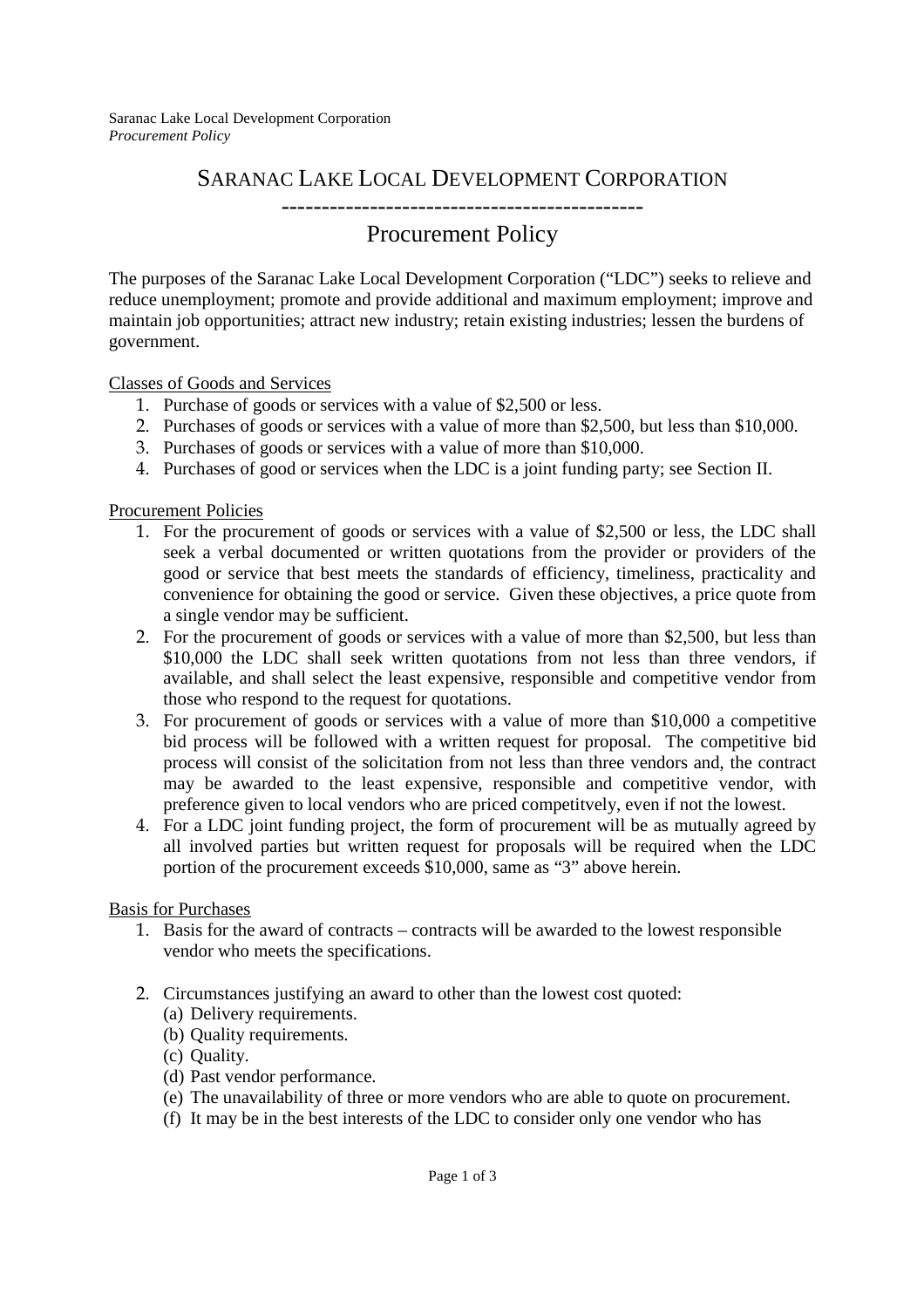Saranac Lake Local Development Corporation *Procurement Policy* 

previous expertise with respect to a particular procurement.

- (g) It is the policy of the LDC, to the extent practicable, to use competitive suppliers of goods and services within the Village of Saranac Lake or from within the Counties of Franklin and Essex. Every effort will be made to include vendors within these preference locales on any contact list in any procurement process.
- 3. Exceptions to Policy
	- (a) Emergency Situation. An emergency exists if the delay caused by soliciting quotes would endanger the health, welfare or property of the LDC, its employees or other persons. With approval by the Chief Executive Officer such emergency shall not be subject to competitive bidding or the procedures stated above with subsequent ratification by the Board.
	- (b) Resolution Waiving Bidding Requirements. The LDC may adopt a resolution waiving the competitive bidding requirement on a project-by-project basis whenever it is determined to be impracticable.
	- (c) Sole Source. Defined as a situation when there is only one possible source from which to procure goods and/or services and it is shown that the item needed has unique benefits, the cost is reasonable for the product offered and there is no competition available. In this situation, a request for a resolution waiving bidding requirements, as described above, is required.
	- (d) True Lease. Prices will be obtained through quotations whenever possible. The award shall be made on the basis of goods and/or services to be provided, ability to meet the specification desired and price.
	- (e) Professional Services. This category includes services which require special education and/or training, license to practice or are creative in nature. Examples or professional services are: lawyers, doctors, accountants, engineers, architects, etc. When professional services are required the Board will determine the method of procuring such services.
- 4. Documentation
	- (a) For each purchase made the Chief Executive Officer or authorized designee shall set forth in writing the category of procurement that is being made and what method of procurement is specified.
	- (b) The basis for any determination that competitive bidding is not required shall be documented, in writing, by the Chief Executive Officer or such authorized designee, and filed with the purchase order or contract therefore.
	- (c) For those items not subject to competitive bidding such as professional services, emergencies, or procurements from sole sources, documentation should include a memo to the file which details why the procurement is not subject to competitive bidding and include, as applicable:
		- i. a description of the facts giving rise to the emergency and that they meeting the statutory criteria; or
		- ii. a description of the professional services; or
		- iii. opinions of counsel, if any; or
		- iv. a description of sole source items and how such determinations were made.
	- (d) Whenever an award is made to other than the lowest quote the reasons for doing so